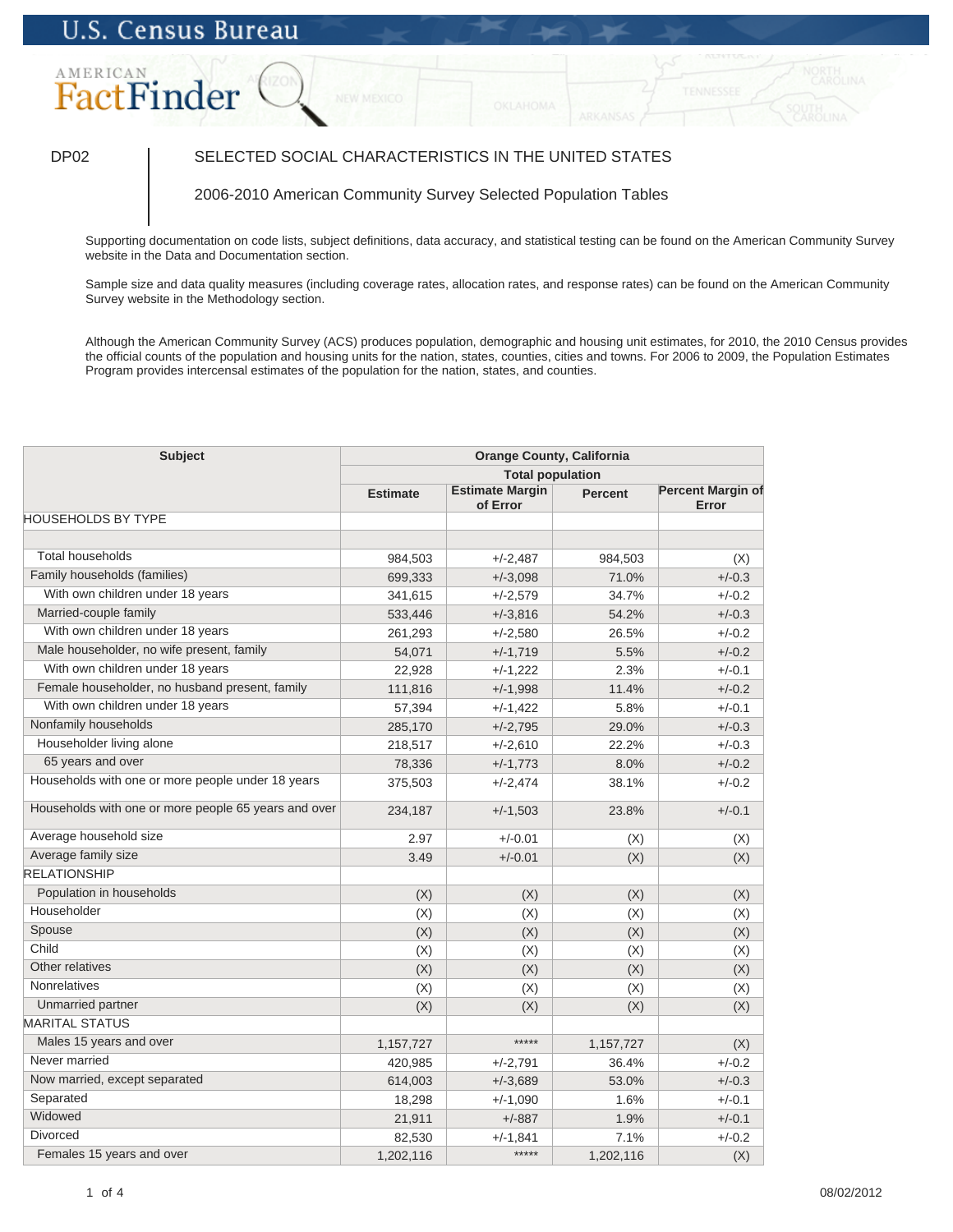| <b>Subject</b>                                                              | <b>Orange County, California</b><br><b>Total population</b> |                                    |                |                                   |  |
|-----------------------------------------------------------------------------|-------------------------------------------------------------|------------------------------------|----------------|-----------------------------------|--|
|                                                                             |                                                             |                                    |                |                                   |  |
|                                                                             | <b>Estimate</b>                                             | <b>Estimate Margin</b><br>of Error | <b>Percent</b> | <b>Percent Margin of</b><br>Error |  |
| Never married                                                               | 348,855                                                     | $+/-2,803$                         | 29.0%          | $+/-0.2$                          |  |
| Now married, except separated                                               | 599,768                                                     | $+/-3,685$                         | 49.9%          | $+/-0.3$                          |  |
| Separated                                                                   | 29,031                                                      | $+/-1,281$                         | 2.4%           | $+/-0.1$                          |  |
| Widowed                                                                     | 94,195                                                      | $+/-1,688$                         | 7.8%           | $+/-0.1$                          |  |
| <b>Divorced</b>                                                             | 130,267                                                     | $+/-2,262$                         | 10.8%          | $+/-0.2$                          |  |
| <b>FERTILITY</b>                                                            |                                                             |                                    |                |                                   |  |
| Number of women 15 to 50 years old who had a birth<br>in the past 12 months | 41,741                                                      | $+/-1,301$                         | 41,741         | (X)                               |  |
| Unmarried women (widowed, divorced, and never<br>married)                   | 10,342                                                      | $+/-785$                           | 24.8%          | $+/-1.8$                          |  |
| Per 1,000 unmarried women                                                   | 27                                                          | $+/-2$                             | (X)            | (X)                               |  |
| Per 1,000 women 15 to 50 years old                                          | 54                                                          | $+/-2$                             | (X)            | (X)                               |  |
| Per 1,000 women 15 to 19 years old                                          | 22                                                          | $+/-3$                             | (X)            | (X)                               |  |
| Per 1,000 women 20 to 34 years old                                          | 90                                                          | $+/-4$                             | (X)            | (X)                               |  |
| Per 1,000 women 35 to 50 years old                                          | 33                                                          | $+/-2$                             | (X)            | (X)                               |  |
| <b>GRANDPARENTS</b>                                                         |                                                             |                                    |                |                                   |  |
| Number of grandparents living with own grandchildren<br>under 18 years      | 75,294                                                      | $+/-2,139$                         | 75,294         | (X)                               |  |
| Responsible for grandchildren                                               | 17,045                                                      | $+/-1,101$                         | 22.6%          | $+/-1.3$                          |  |
| Years responsible for grandchildren                                         |                                                             |                                    |                |                                   |  |
| Less than 1 year                                                            | 3,758                                                       | $+/-567$                           | 5.0%           | $+/-0.7$                          |  |
| 1 or 2 years                                                                | 4,275                                                       | $+/-534$                           | 5.7%           | $+/-0.7$                          |  |
| 3 or 4 years                                                                | 2,596                                                       | $+/-468$                           | 3.4%           | $+/-0.6$                          |  |
| 5 or more years                                                             | 6,416                                                       | $+/-626$                           | 8.5%           | $+/-0.8$                          |  |
| Number of grandparents responsible for own<br>grandchildren under 18 years  | 17,045                                                      | $+/-1,101$                         | 17,045         | (X)                               |  |
| Who are female                                                              | 10,094                                                      | $+/-739$                           | 59.2%          | $+/-1.7$                          |  |
| Who are married                                                             | 13,597                                                      | $+/-1,046$                         | 79.8%          | $+/-2.5$                          |  |
| <b>SCHOOL ENROLLMENT</b>                                                    |                                                             |                                    |                |                                   |  |
| Population 3 years and over enrolled in school                              | 857,878                                                     | $+/-3,514$                         | 857,878        | (X)                               |  |
| Nursery school, preschool                                                   | 47,626                                                      | $+/-1,477$                         | 5.6%           | $+/-0.2$                          |  |
| Kindergarten                                                                | 40,897                                                      | $+/-1,359$                         | 4.8%           | $+/-0.2$                          |  |
| Elementary school (grades 1-8)                                              | 326,383                                                     | $+/-2,068$                         | 38.0%          | $+/-0.3$                          |  |
| High school (grades 9-12)                                                   | 185,203                                                     | $+/-1,569$                         | 21.6%          | $+/-0.2$                          |  |
| College or graduate school                                                  | 257,769                                                     | $+/-3,207$                         | 30.0%          | $+/-0.3$                          |  |
| EDUCATIONAL ATTAINMENT                                                      |                                                             |                                    |                |                                   |  |
| Population 25 years and over                                                | 1,929,994                                                   | *****                              | 1,929,994      | (X)                               |  |
| Less than 9th grade                                                         | 173,099                                                     | $+/-3,253$                         | 9.0%           | $+/-0.2$                          |  |
| 9th to 12th grade, no diploma                                               | 148,435                                                     | $+/-2,574$                         | 7.7%           | $+/-0.1$                          |  |
| High school graduate (includes equivalency)                                 |                                                             |                                    |                | $+/-0.2$                          |  |
| Some college, no degree                                                     | 358,035                                                     | $+/-4,812$                         | 18.6%          |                                   |  |
| Associate's degree                                                          | 404,319                                                     | $+/-3,895$                         | 20.9%          | $+/-0.2$                          |  |
| Bachelor's degree                                                           | 152,223                                                     | $+/-2,899$                         | 7.9%           | $+/-0.2$                          |  |
| Graduate or professional degree                                             | 454,402                                                     | $+/-4,070$                         | 23.5%          | $+/-0.2$                          |  |
| Percent high school graduate or higher                                      | 239,481                                                     | $+/-3,527$                         | 12.4%          | $+/-0.2$                          |  |
|                                                                             | (X)                                                         | (X)                                | 83.3%          | $+/-0.2$                          |  |
| Percent bachelor's degree or higher<br><b>VETERAN STATUS</b>                | (X)                                                         | (X)                                | 36.0%          | $+/-0.2$                          |  |
| Civilian population 18 years and over                                       | 2,221,857                                                   | $+/-413$                           | 2,221,857      | (X)                               |  |
| Civilian veterans                                                           | 145,036                                                     | $+/-2,011$                         | 6.5%           | $+/-0.1$                          |  |
| DISABILITY STATUS OF THE CIVILIAN<br>NONINSTITUTIONALIZED POPULATION        |                                                             |                                    |                |                                   |  |
| <b>Total Civilian Noninstitutionalized Population</b>                       | (X)                                                         | (X)                                | (X)            | (X)                               |  |
| With a disability                                                           | (X)                                                         | (X)                                | (X)            | (X)                               |  |
| Under 18 years                                                              | (X)                                                         | (X)                                | (X)            | (X)                               |  |
| With a disability                                                           | (X)                                                         | (X)                                | (X)            | (X)                               |  |
| 18 to 64 years                                                              | (X)                                                         | (X)                                | (X)            | (X)                               |  |
| With a disability                                                           | (X)                                                         | (X)                                | (X)            | (X)                               |  |
| 65 years and over                                                           | (X)                                                         | (X)                                | (X)            | (X)                               |  |
| With a disability                                                           | (X)                                                         | (X)                                | (X)            | (X)                               |  |
| RESIDENCE 1 YEAR AGO                                                        |                                                             |                                    |                |                                   |  |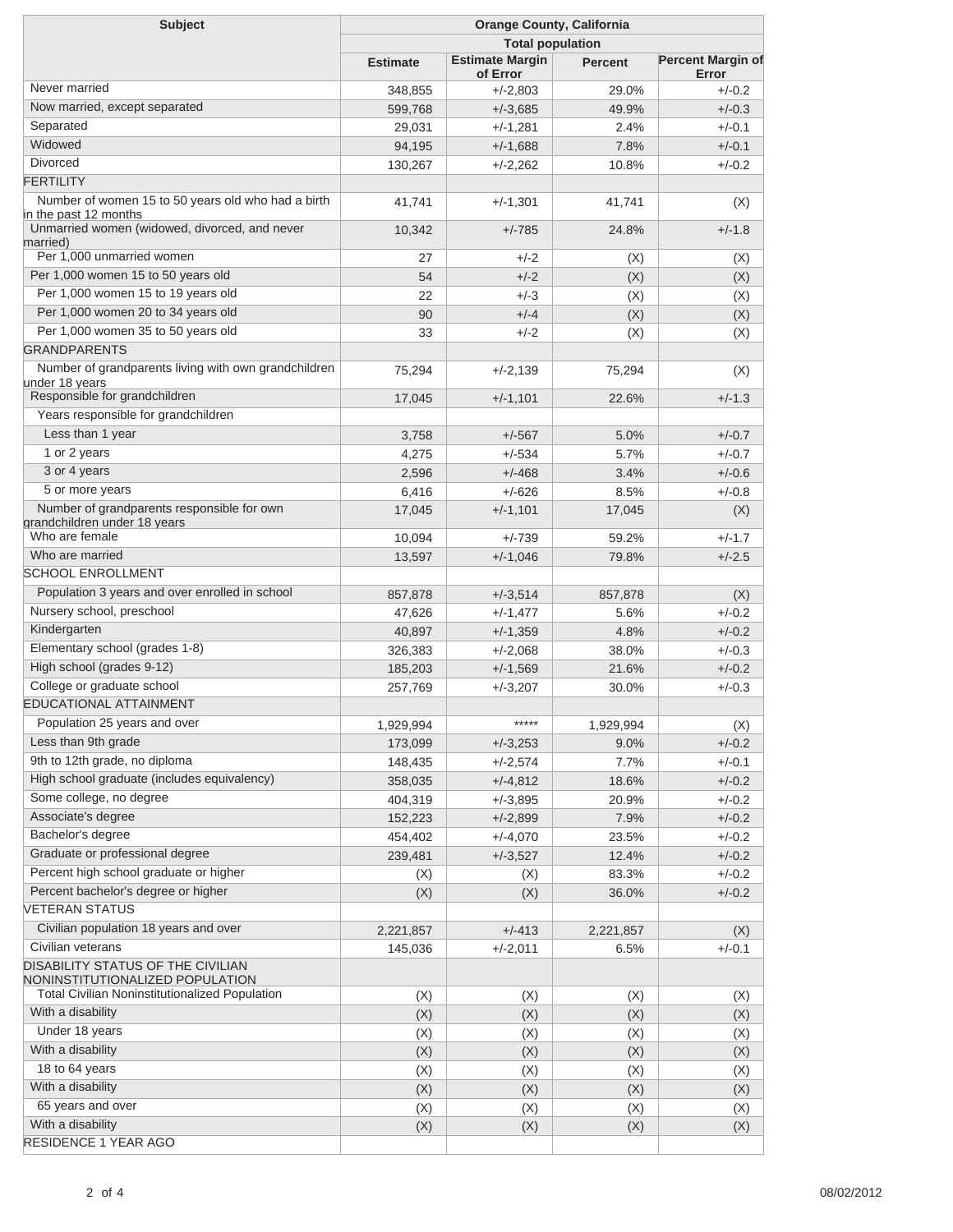| <b>Subject</b>                                                                  | <b>Orange County, California</b> |                                    |                |                                   |  |
|---------------------------------------------------------------------------------|----------------------------------|------------------------------------|----------------|-----------------------------------|--|
|                                                                                 | <b>Total population</b>          |                                    |                |                                   |  |
|                                                                                 | <b>Estimate</b>                  | <b>Estimate Margin</b><br>of Error | <b>Percent</b> | <b>Percent Margin of</b><br>Error |  |
| Population 1 year and over                                                      | 2,928,530                        | $+/-1,083$                         | 2,928,530      | (X)                               |  |
| Same house                                                                      | 2,478,215                        | $+/-8,476$                         | 84.6%          | $+/-0.3$                          |  |
| Different house in the U.S.                                                     | 426,219                          | $+/-8,389$                         | 14.6%          | $+/-0.3$                          |  |
| Same county                                                                     | 313,080                          | $+/-7,384$                         | 10.7%          | $+/-0.3$                          |  |
| Different county                                                                | 113,139                          | $+/-4,301$                         | 3.9%           | $+/-0.1$                          |  |
| Same state                                                                      | 79,658                           | $+/-3,596$                         | 2.7%           | $+/-0.1$                          |  |
| Different state                                                                 | 33,481                           | $+/-2,264$                         | 1.1%           | $+/-0.1$                          |  |
| Abroad                                                                          | 24,096                           | $+/-2.085$                         | 0.8%           | $+/-0.1$                          |  |
| <b>PLACE OF BIRTH</b>                                                           |                                  |                                    |                |                                   |  |
| Total population                                                                | 2,965,525                        | *****                              | 2,965,525      | (X)                               |  |
| <b>Native</b>                                                                   | 2,062,488                        | $+/-6,154$                         | 69.5%          | $+/-0.2$                          |  |
| <b>Born in United States</b>                                                    | 2,034,681                        | $+/-6,068$                         | 68.6%          | $+/-0.2$                          |  |
| State of residence                                                              | 1,475,897                        | $+/-6,604$                         | 49.8%          | $+/-0.2$                          |  |
| Different state                                                                 | 558,784                          | $+/-4, 117$                        | 18.8%          | $+/-0.1$                          |  |
| Born in Puerto Rico, U.S. Island areas, or born abroad<br>to American parent(s) | 27,807                           | $+/-1,401$                         | 0.9%           | $+/-0.1$                          |  |
| Foreign born                                                                    | 903,037                          | $+/-6,154$                         | 30.5%          | $+/-0.2$                          |  |
| <b>U.S. CITIZENSHIP STATUS</b>                                                  |                                  |                                    |                |                                   |  |
| Foreign-born population                                                         | 903,037                          | $+/-6,154$                         | 903,037        | (X)                               |  |
| Naturalized U.S. citizen                                                        | 423,722                          | $+/-4,104$                         | 46.9%          | $+/-0.4$                          |  |
| Not a U.S. citizen                                                              | 479,315                          | $+/-5,584$                         | 53.1%          | $+/-0.4$                          |  |
| YEAR OF ENTRY                                                                   |                                  |                                    |                |                                   |  |
| Population born outside the United States                                       | 930,844                          | $+/-6,068$                         | 930,844        | (X)                               |  |
| <b>Native</b>                                                                   | 27,807                           | $+/-1,401$                         | 27,807         | (X)                               |  |
| Entered 2000 or later                                                           | 4,772                            | $+/-624$                           | 17.2%          | $+/-1.9$                          |  |
| Entered before 2000                                                             | 23,035                           | $+/-1,183$                         | 82.8%          | $+/-1.9$                          |  |
| Foreign born                                                                    | 903,037                          | $+/-6,154$                         | 903,037        | (X)                               |  |
| Entered 2000 or later                                                           | 210,472                          | $+/-4,716$                         | 23.3%          | $+/-0.5$                          |  |
| Entered before 2000                                                             | 692,565                          | $+/-5,505$                         | 76.7%          | $+/-0.5$                          |  |
| WORLD REGION OF BIRTH OF FOREIGN BORN                                           |                                  |                                    |                |                                   |  |
| Foreign-born population, excluding population born at                           | 903,037                          | $+/-6,154$                         | 903,037        | (X)                               |  |
| sea                                                                             |                                  |                                    |                |                                   |  |
| Europe                                                                          | 52,361                           | $+/-1,657$                         | 5.8%           | $+/-0.2$                          |  |
| Asia                                                                            | 383,463                          | $+/-3,312$                         | 42.5%          | $+/-0.3$                          |  |
| Africa                                                                          | 12,993                           | $+/-984$                           | 1.4%           | $+/-0.1$                          |  |
| Oceania                                                                         | 4,190                            | $+/-602$                           | 0.5%           | $+/-0.1$                          |  |
| Latin America                                                                   | 436,492                          | $+/-4,301$                         | 48.3%          | $+/-0.3$                          |  |
| Northern America                                                                | 13,538                           | $+/-808$                           | 1.5%           | $+/-0.1$                          |  |
| LANGUAGE SPOKEN AT HOME                                                         |                                  |                                    |                |                                   |  |
| Population 5 years and over                                                     | 2,769,832                        | *****                              | 2,769,832      | (X)                               |  |
| English only                                                                    | 1,541,000                        | $+/-6,063$                         | 55.6%          | $+/-0.2$                          |  |
| Language other than English                                                     | 1,228,832                        | $+/-6,065$                         | 44.4%          | $+/-0.2$                          |  |
| Speak English less than "very well"                                             | 599,377                          | $+/-5,026$                         | 21.6%          | $+/-0.2$                          |  |
| Spanish                                                                         | 724,555                          | $+/-4,518$                         | 26.2%          | $+/-0.2$                          |  |
| Speak English less than "very well"                                             | 370,145                          | $+/-4,637$                         | 13.4%          | $+/-0.2$                          |  |
| Other Indo-European languages                                                   | 112,687                          | $+/-3,651$                         | 4.1%           | $+/-0.1$                          |  |
| Speak English less than "very well"                                             | 30,688                           | $+/-1,882$                         | 1.1%           | $+/-0.1$                          |  |
| Asian and Pacific Islander languages                                            | 369,529                          | $+/-3,708$                         | 13.3%          | $+/-0.1$                          |  |
| Speak English less than "very well"                                             | 191,682                          | $+/-3,329$                         | 6.9%           | $+/-0.1$                          |  |
| Other languages                                                                 | 22,061                           | $+/-1,616$                         | 0.8%           | $+/-0.1$                          |  |
| Speak English less than "very well"                                             | 6,862                            | $+/-736$                           | 0.2%           | $+/-0.1$                          |  |
| <b>ANCESTRY</b>                                                                 |                                  |                                    |                |                                   |  |
| Total population                                                                | (X)                              | (X)                                | (X)            | (X)                               |  |
| American                                                                        | (X)                              | (X)                                | (X)            | (X)                               |  |
| Arab                                                                            | (X)                              | (X)                                | (X)            | (X)                               |  |
| Czech                                                                           | (X)                              | (X)                                | (X)            | (X)                               |  |
| Danish                                                                          | (X)                              | (X)                                | (X)            | (X)                               |  |
| Dutch                                                                           | (X)                              | (X)                                | (X)            | (X)                               |  |
| English                                                                         | (X)                              | (X)                                | (X)            | (X)                               |  |